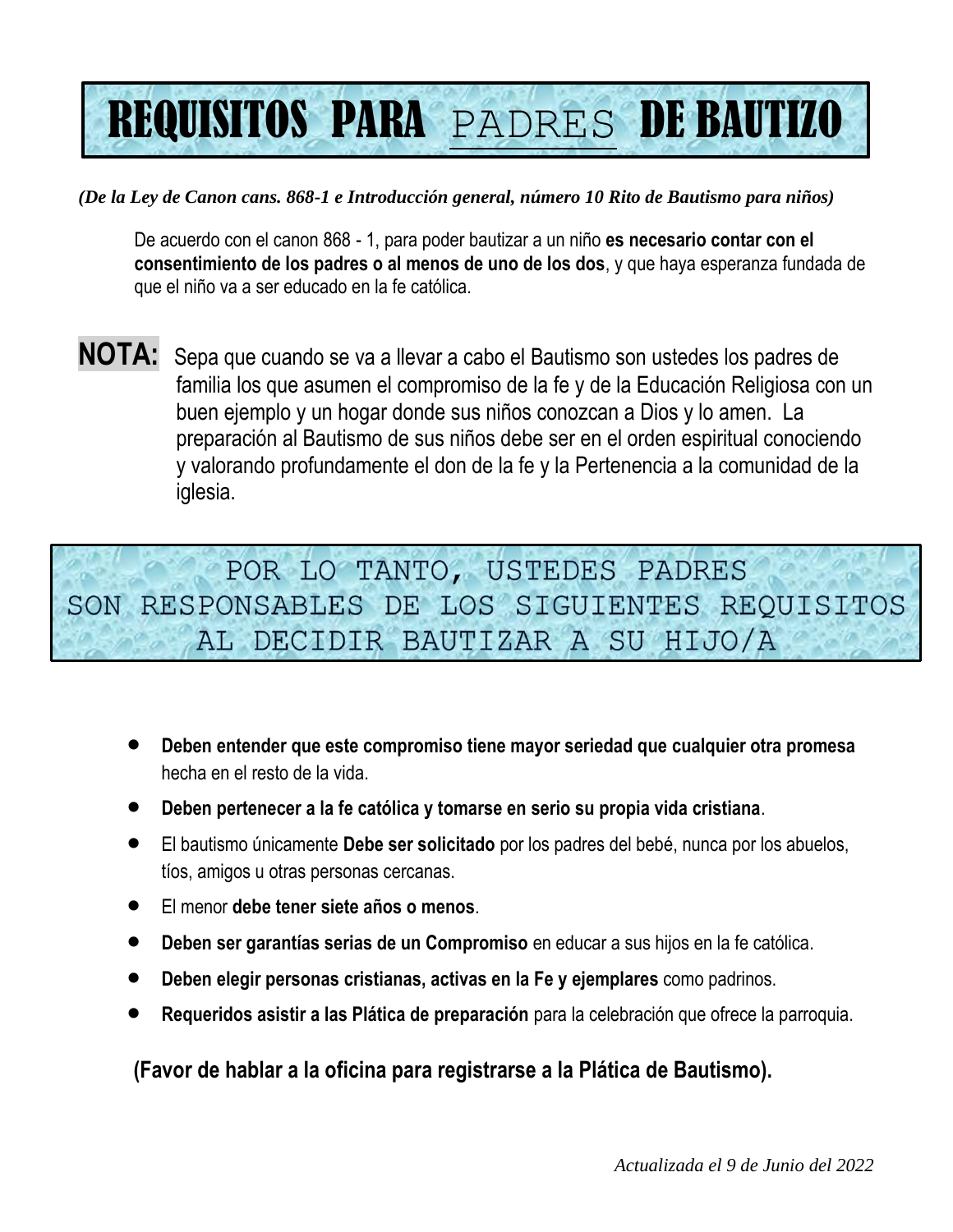## REQUISITOS PARA PADRINOS DE BAUTIZO

### *(De la Ley de Canon cans. 872-874 e Introducción general, número 10 Rito de Bautismo para niños)*

El papel y la responsabilidad de un padrino es alentar y apoyar a los que han sido bautizados a vivir una vida cristiana católica fiel de acuerdo con las enseñanzas de Cristo desde la Iglesia católica. Esto se hace sobre todo a través del ejemplo de su propio vivir de la enseñanza católica. Los padrinos deben tener la capacidad y la intención de llevar a cabo la responsabilidad de un padrino y madurar lo suficiente como para hacerlo.

NOTA: Sabemos que La escogencia de los **padrinos de bautizo,** es otros de los factores importantes para realizar este acto. Estos, además de tenerle afecto al pequeño, deben ser personas que **practiquen la fe católica y sean buenos cristianos**.

POR LO TANTO, USTEDES PADRES NECESITAN ASEGURARSE DE LOS SIGUIENTES REQUSISITOS AL ELEGIR PADRINO(S)

- Solo se requiere un padrino. Si hay dos, deben ser un hombre y una mujer; un padrino y una madrina. **Si tienen pareja, son pareja o matrimonio deben estar casados por la Iglesia.**
- **Los padres NO pueden ser padrinos** de sus propios hijos.
- Los padrinos deben **tener por lo menos 16 años** de edad.
- Los padrinos deben haber recibido los 3 Sacramentos de Iniciación: **Bautismo, Confirmación y Santa Eucaristía.**
- Los padrinos deben estar **practicando Activamente la fe católica**, Es decir:
	- a. Asistir a Misa los Domingos,
	- b. No estar en una situación de vida irregular (convivencia) o en un matrimonio no bendecido por la Iglesia Católica,
	- c. No haber dejado la Iglesia Católica,
	- d. No haber dejado la Iglesia Católica para unirse a otra comunidad, etc.
- **Un no católico** que practica otra tradición Cristiana **Puede Servir como un Testigo Cristiano** junto con el padrino católico.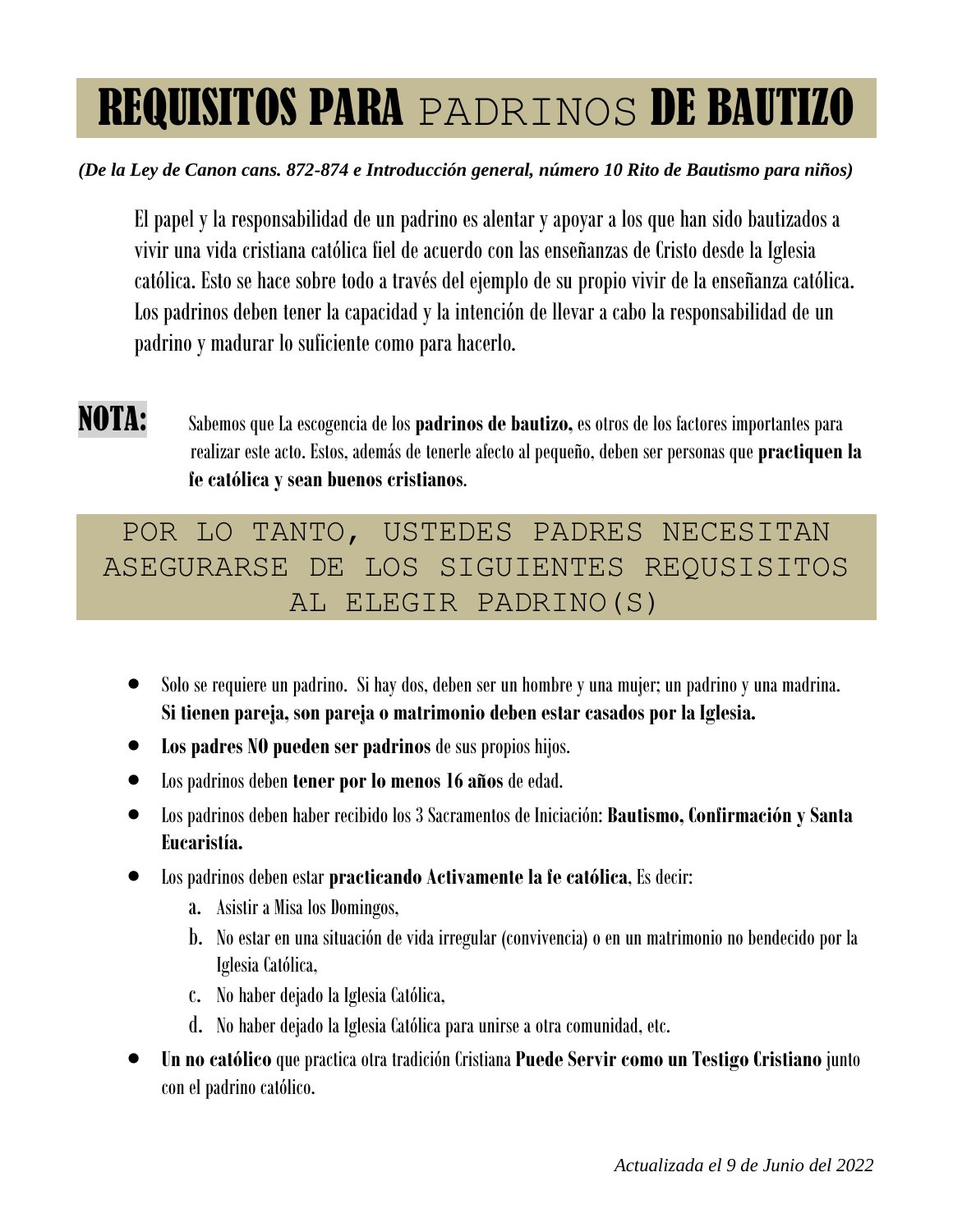# **REQUIREMNTS FOR PARENTS OF BAPTISM**

- *(From Canon Law, cans. 868 - 1 and rite of baptism for children General Introduction, number 10)* According to canon 868 - 1, in order to baptize a child, it is necessary to have the consent of the parents or at least one of them, and that there is **well-founded hope** that the child will be educated in the Catholic faith.
- **NOTE:** Know that when Baptism is going to take place, you the parents, are the ones assuming the commitment of faith and Religious Education with a good example and a home where your children meet God and love him. The preparation of Baptism for your children must be in a spiritual order knowing and deeply appreciating the gift of faith and membership of the church community.

## **THEREFORE, YOU PARENTS** ARE RESOPNSIBLE FOR THE FOLLOWING REQUIREMENTS **WHEN DICIDING TO BAPTIZE YOUR CHILD**

- **Must Understand that this commitment is more serious than any other promise** made in the rest of your life.
- **Must belong to the Catholic faith and take their own Christian life seriously.**
- The minor **must be seven years old or younger**.
- **Must be serious guarantees of a Commitment to educate** your children in the Catholic faith.
- **Must choose exemplary, Christian, and active in their faith people as godparents.**
- **Are required to attend to the Prep Baptismal class** offered by the parish for the celebration.

**(Please call the office to register for the Baptism Class prep)**